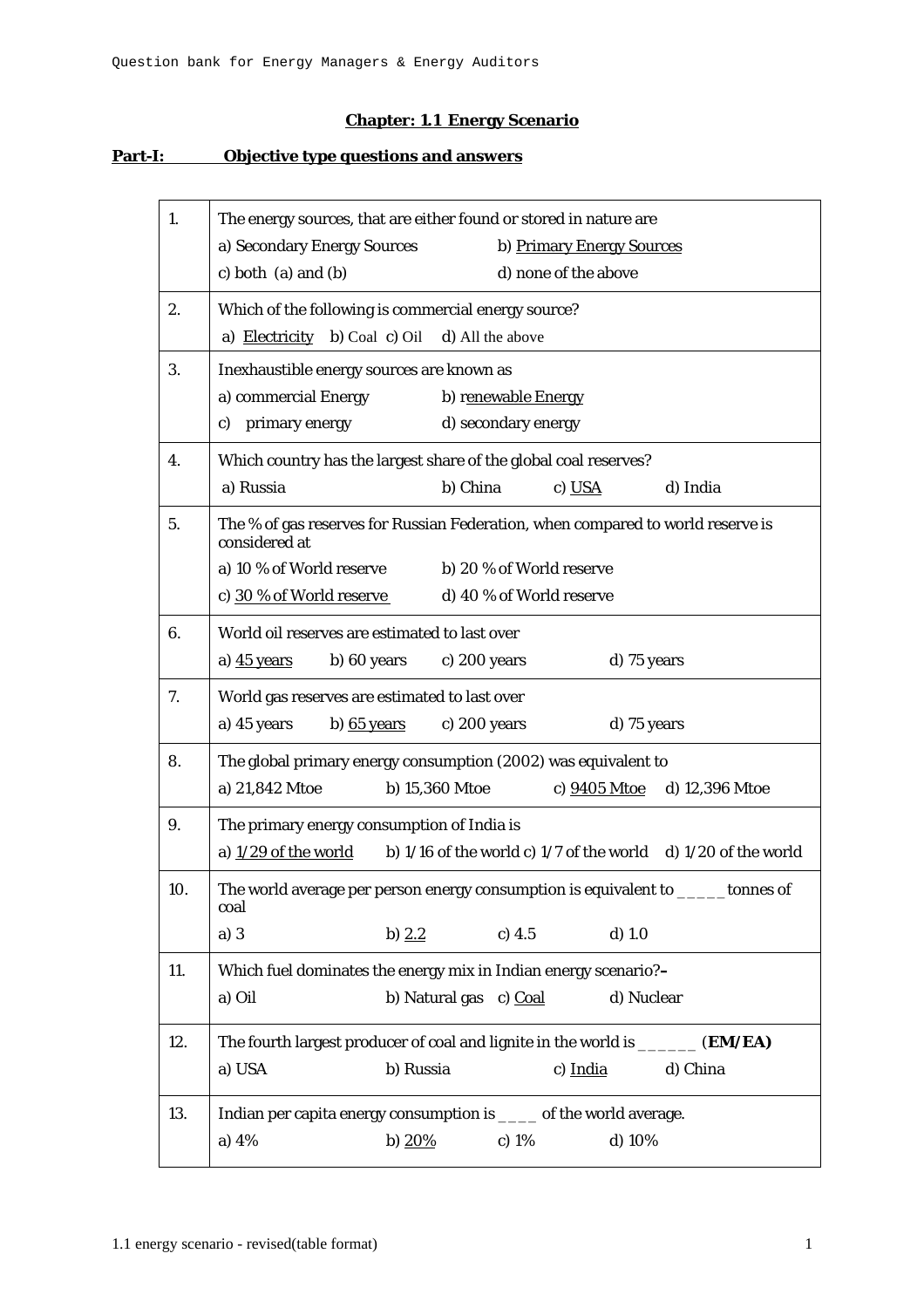| 14. | Energy consumption per unit of GDP is called as:<br>b) Energy intensityc) Per capita consumption d) None<br>a) Energy Ratio                                                                                                |
|-----|----------------------------------------------------------------------------------------------------------------------------------------------------------------------------------------------------------------------------|
| 15. | India's energy intensity is ____ times of world average.<br>a) $1.5$<br>b) 2.5 c) 3.6 d) 10                                                                                                                                |
| 16. | India's current percentage peak demand shortage for electricity is: (EM/EA)<br>a) 1%<br>b) $3\%$<br>c) $10\%$<br>d) $14%$                                                                                                  |
| 17. | Name the Act, which is proposed to bring the qualitative transformation of the<br>electricity sector:<br>a) Regulatory Commission Act 1998 b) Indian Electricity Act 1910<br>c) Supply Act 1948<br>d) Electricity Act 2003 |
| 18. | Which of the following is highest contributor to the air pollution?<br>a) Carbon Monoxide<br>b) Hydro Carbons<br>c) Sulphur Oxides<br>d) Particulates                                                                      |
| 19. | Projected temperature increase in degree centigrade 2100 due to climate change is:<br>a) $2$<br>b) $4$<br>c) 6<br>d) 8 Increase                                                                                            |
| 20. | Acid rain is caused by the release of the following components from combustion of<br>fuels.<br>a) $SO_x$ and $NO_x$ b) $SO_x$ and $CO_2c$ $CO_2$ and $NO_x$<br>$d)$ H <sub>2</sub> O                                       |

## **Part – II: Short type questions and answers**

| 1. | Classify the types of the energy available on the earth?<br>Energy can be classified into several types based on the following criteria as:<br>• Primary and Secondary energy<br>• Commercial and Non commercial energy<br>Renewable and Non-Renewable energy<br>٠                                                                                                                                    |
|----|-------------------------------------------------------------------------------------------------------------------------------------------------------------------------------------------------------------------------------------------------------------------------------------------------------------------------------------------------------------------------------------------------------|
| 2. | Briefly mention about primary sources of energy?<br>Primary energy sources are those that are either found or stored in nature. Common<br>primary energy sources are coal, oil, natural gas and biomass. Other primary energy<br>sources found on earth include nuclear energy from radioactive substances, thermal<br>energy stored in earth's interior and potential energy due to earth's gravity. |
| 3. | What is renewable energy and list at least three renewable energy sources?<br>Renewable energy is the energy obtained from sources that are essentially inexhaustible<br>but has limited potential for exploitation. Examples of renewable resources include wind<br>power, solar power, geothermal energy, tidal power and hydro electric.                                                           |
| 4. | Name the five states in India, where coal production is concentrated.<br>Coal production is concentrated in Andhra Pradesh, Bihar, Madhya Pradesh,<br>Maharashtra, Orissa, Jharkhand and West Bengal                                                                                                                                                                                                  |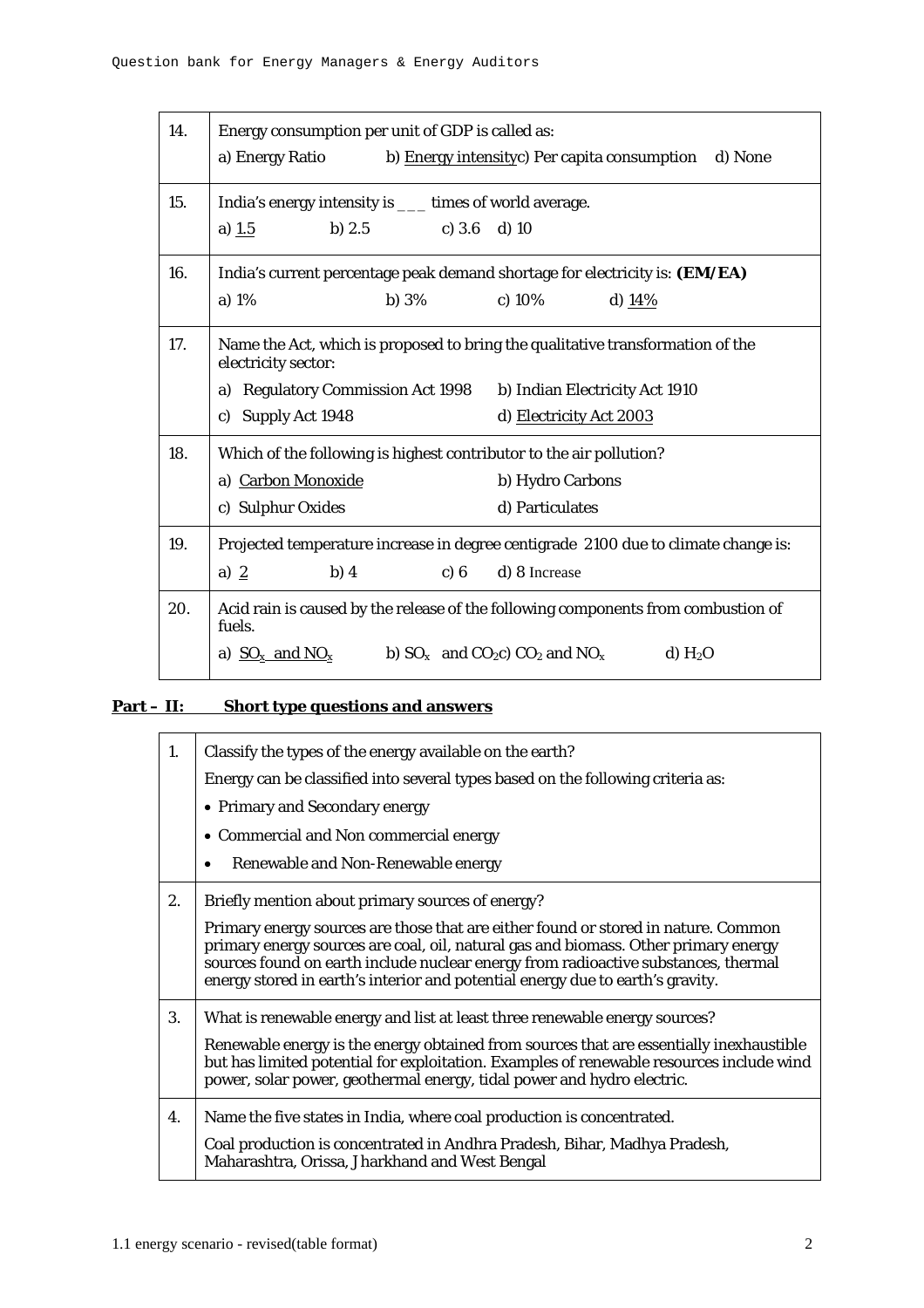| 5.  | <b>Define Reserve to 'Production Ratio'?</b>                                                                                                                                                                                   |
|-----|--------------------------------------------------------------------------------------------------------------------------------------------------------------------------------------------------------------------------------|
|     | It is the ratio of fuel reserves remaining at the end of the year to the production<br>Ans.<br>in that year.                                                                                                                   |
| 6.  | How do you define 'Final Energy Consumption'?                                                                                                                                                                                  |
|     | Final energy consumption is the actual energy demand at the user end. This is the<br>difference between primary energy consumption and the losses that takes place in<br>transport, transmission, distribution and refinement. |
| 7.  | Why developed countries have been able to maintain low ratio of energy to GDP?                                                                                                                                                 |
|     | This is because they have been able to focus on two important issues like, energy<br>efficiency and lower energy intensity routes.                                                                                             |
| 8.  | What is Energy intensity and what it indicates?                                                                                                                                                                                |
|     | Energy intensity is energy consumed per unit of GDP and it indicates the development<br>stage of that country.                                                                                                                 |
| 9.  | Mention the parameters on which the high tension and low tension consumers are<br>charged by electricity boards.                                                                                                               |
|     | Generally, high tension consumers are charged based on both demand (kVA) and energy<br>(kWh) while the low tension consumers are charged based on only energy consumed<br>$(kWh)$ .                                            |
| 10. | What is main objective of Electricity Act, 2003?                                                                                                                                                                               |
|     | The main objective of Electricity Act, 2003 is to create liberal framework of development<br>for the power sector by distancing Government from regulation.                                                                    |
| 11. | List down the major sources of pollutants in Air?                                                                                                                                                                              |
|     | The major sources of pollutants in Air are fuel combustion in transport, industry, forest<br>fires, and solid waste disposal.                                                                                                  |
| 12. | What is greenhouse gas effect?                                                                                                                                                                                                 |
|     | The heating up of earth's atmosphere due to trapping of long wavelength infrared rays<br>by the carbon di- oxide layer in the atmosphere is called green house effect.                                                         |
| 13. | What are the key greenhouse gases driving global warming?                                                                                                                                                                      |
|     | Carbon-dioxide, CFC, methane, Ozone, Nitrous oxide etc.                                                                                                                                                                        |
| 14. | What are the two major anthropogenic causes for the generation of Carbon dioxide in<br>the atmosphere?                                                                                                                         |
|     | 1. Combustion of fossil fuels<br>2. Changes in land use                                                                                                                                                                        |
| 15. | List down at least three effects of acid rain?                                                                                                                                                                                 |
|     | The effects of acid rains are as follows:                                                                                                                                                                                      |
|     | Acidification of lakes, streams and soils.<br>٠                                                                                                                                                                                |
|     | Direct and indirect affects (release of metals, for e.g. aluminium which washes away<br>٠<br>plant nutrients                                                                                                                   |
|     | Killing of wild life.<br>٠                                                                                                                                                                                                     |
|     | Decay of building materials, paints, statues and sculptures.<br>٠                                                                                                                                                              |
|     | Health problems (respiratory, burning skin and eyes)                                                                                                                                                                           |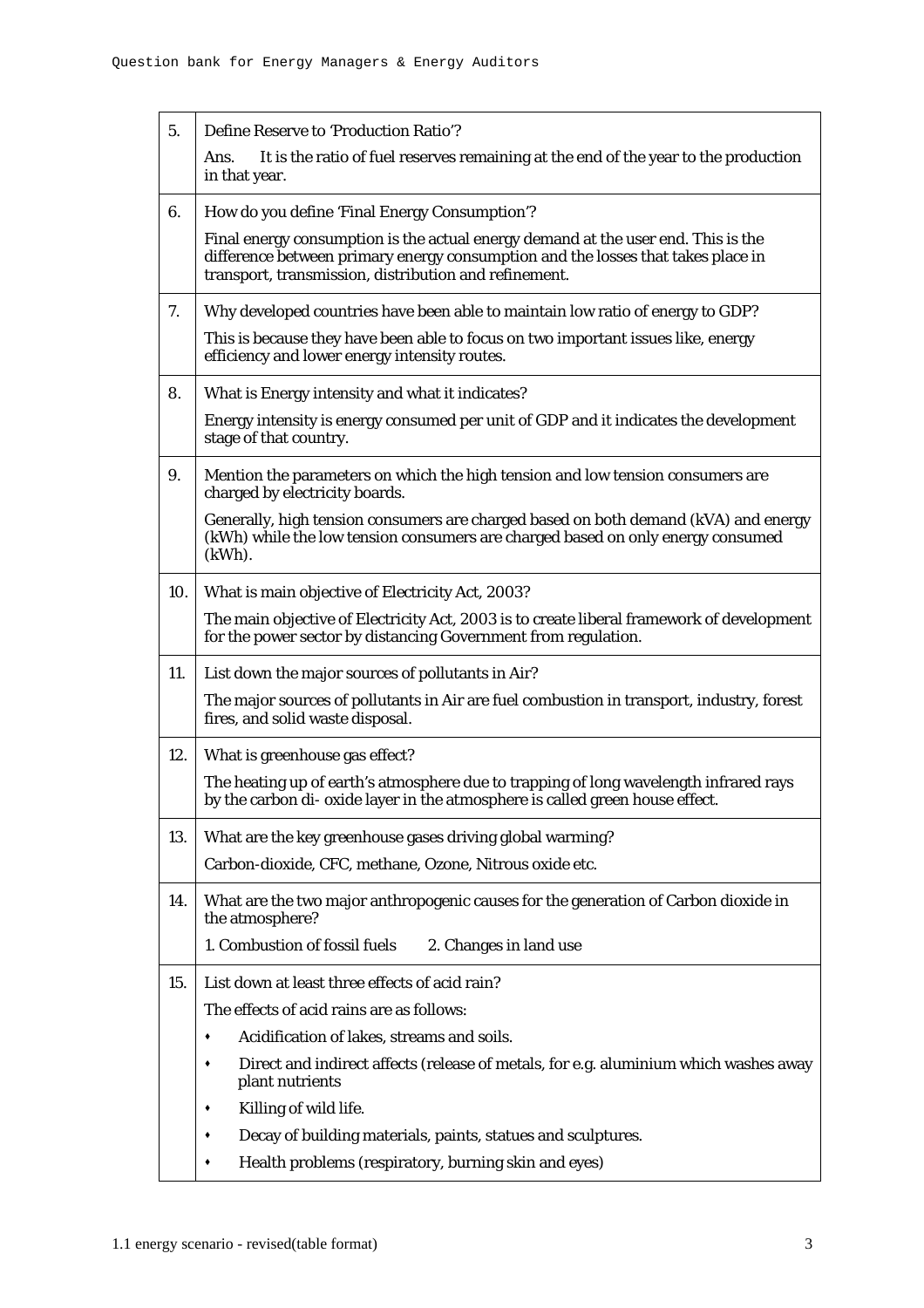| 16. | What is the basis for aim of Energy Security for any country?<br>The basic aim of energy security for a nation is to reduce its dependency on the<br>imported energy sources for its economic growth.                                                                                                                                                                                                                                                        |
|-----|--------------------------------------------------------------------------------------------------------------------------------------------------------------------------------------------------------------------------------------------------------------------------------------------------------------------------------------------------------------------------------------------------------------------------------------------------------------|
| 17. | Differentiate between Energy Conservation and Energy Efficiency?<br>Energy conservation is achieved when growth of energy consumption is reduced,<br>measured in physical terms. Whereas the energy efficiency is achieved when energy<br>intensity in a specific product, process or area of production is reduced without affecting<br>output, consumption or comfort levels.                                                                              |
| 18. | How a nation benefits from Energy Efficiency programs?<br>Through energy efficiency, energy imports will be reduced, which helps in conserving<br>limited resources and lead to improved energy security.                                                                                                                                                                                                                                                    |
| 19. | How Bureau of Energy Efficiency (BEE) facilitates energy efficiency programs in India?<br>BEE facilitates Energy efficiency programs in India by preparing standards and labels of<br>appliances, developing a list of designated consumers, specifying certification and<br>accreditation procedures, preparing building codes, maintaining central EC fund and<br>undertaking promotional activities in coordination with centre and state level agencies. |
| 20. | List down at least five designated consumers specified by the BEE?<br>Aluminium, Fertilizers, Iron and Steel, Cement, Pulp and Paper etc.,                                                                                                                                                                                                                                                                                                                   |

## **Part-III: Long type questions and answers**

| 1. | List the strategies for better energy security of the nation?                                         |
|----|-------------------------------------------------------------------------------------------------------|
|    | Some of the strategies that can be used to meet future challenges to Nation's energy<br>security are: |
|    | <b>Building stockpiles</b><br>$\bullet$                                                               |
|    | Diversification of energy supply sources<br>$\bullet$                                                 |
|    | Increased capacity of fuel switching<br>$\bullet$                                                     |
|    | <b>Demand restraint</b><br>$\bullet$                                                                  |
|    | Development of renewable energy sources<br>$\bullet$                                                  |
|    | <b>Energy efficiency</b>                                                                              |
|    | Sustainable development                                                                               |
| 2. | Mention some of the long-term energy strategies available for the better energy<br>secured nation?    |
|    | <b>Efficient generation of energy resources</b><br>➤                                                  |
|    | Efficient production of coal, oil and natural gas<br>$\bullet$                                        |
|    | Reduction of natural gas flaring<br>٠                                                                 |
|    | <b>Improving energy infrastructure</b><br>➤                                                           |
|    | <b>Building new refineries</b>                                                                        |
|    | Creation of urban gas transmission and distribution network                                           |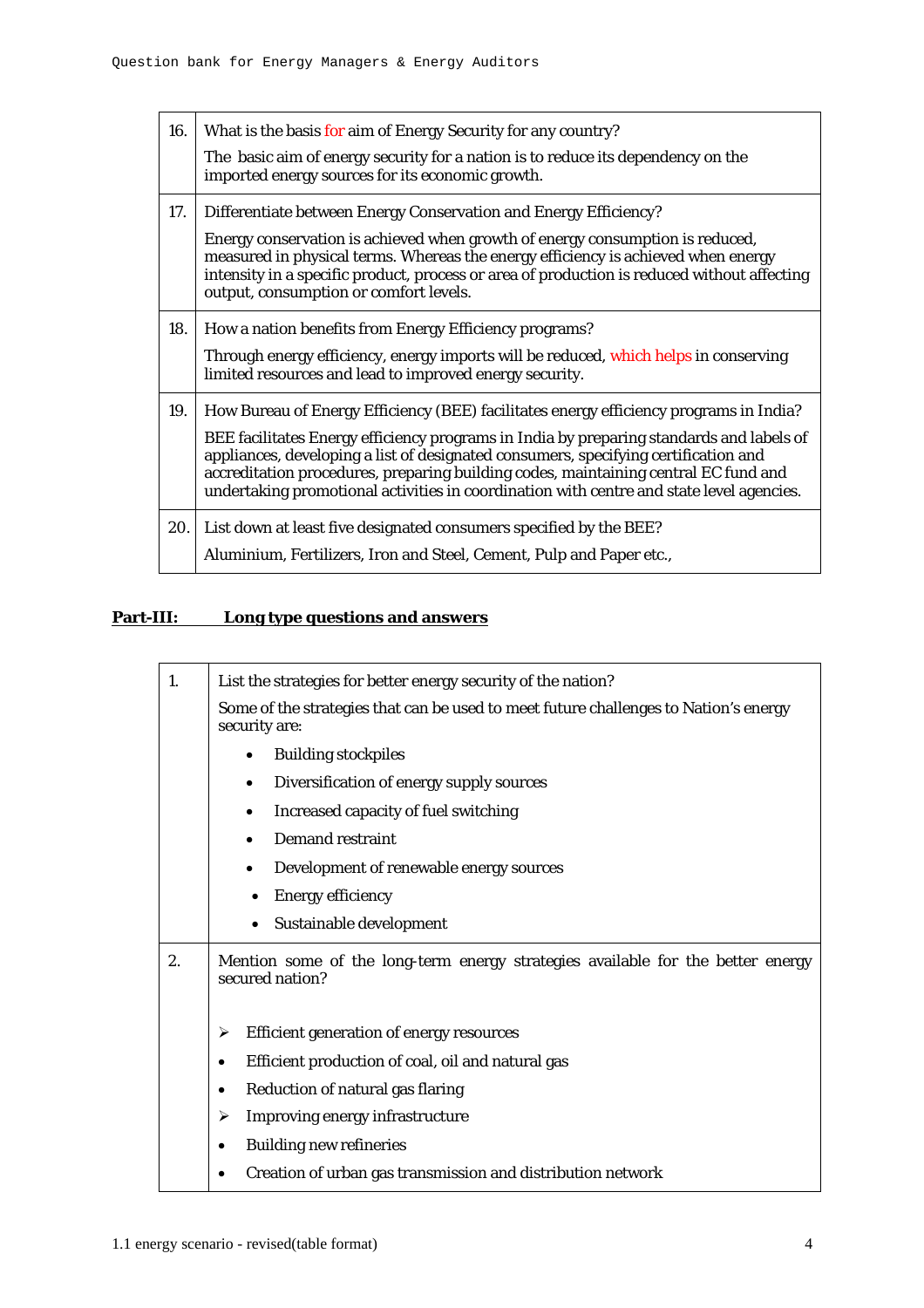|    | Maximizing efficiency of rail transport of coal production.<br>$\bullet$                                                                                                                                                                                                                                                                                                                                                                                                                                                             |
|----|--------------------------------------------------------------------------------------------------------------------------------------------------------------------------------------------------------------------------------------------------------------------------------------------------------------------------------------------------------------------------------------------------------------------------------------------------------------------------------------------------------------------------------------|
|    | Building a new coal & gas fired power stations.<br>$\bullet$                                                                                                                                                                                                                                                                                                                                                                                                                                                                         |
|    | Maximizing efficiency of rail transport of coal production.                                                                                                                                                                                                                                                                                                                                                                                                                                                                          |
|    | Building new coal and gas fired power stations.<br>$\bullet$                                                                                                                                                                                                                                                                                                                                                                                                                                                                         |
|    | Enhancing energy efficiency<br>➤                                                                                                                                                                                                                                                                                                                                                                                                                                                                                                     |
|    | Improving energy efficiency in accordance with national, socio-economic, and<br>$\bullet$<br>environmental priorities                                                                                                                                                                                                                                                                                                                                                                                                                |
|    | Promoting of energy efficiency and emission standards<br>$\bullet$                                                                                                                                                                                                                                                                                                                                                                                                                                                                   |
|    | Labeling programmes for products and adoption of energy efficient technologies<br>$\bullet$<br>in large industries                                                                                                                                                                                                                                                                                                                                                                                                                   |
|    | Deregulation and privatization of energy sector<br>➤                                                                                                                                                                                                                                                                                                                                                                                                                                                                                 |
|    | Reducing cross subsidies on oil products and electricity tariffs<br>$\bullet$                                                                                                                                                                                                                                                                                                                                                                                                                                                        |
|    | Decontrolling coal prices and making natural gas prices competitive<br>$\bullet$                                                                                                                                                                                                                                                                                                                                                                                                                                                     |
|    | Privatization of oil, coal and power sectors for improved efficiency.<br>$\bullet$                                                                                                                                                                                                                                                                                                                                                                                                                                                   |
|    | Investment legislation to attract foreign investments.<br>➤                                                                                                                                                                                                                                                                                                                                                                                                                                                                          |
|    | Streamlining approval process for attracting private sector participation in power<br>$\bullet$<br>generation, transmission and distribution                                                                                                                                                                                                                                                                                                                                                                                         |
| 3. | How do an Industry, nation and globe would benefit from energy efficiency programs?                                                                                                                                                                                                                                                                                                                                                                                                                                                  |
|    | Energy efficiency benefits for industry, nation and globe are as follows:<br>Industry:                                                                                                                                                                                                                                                                                                                                                                                                                                               |
|    | Reduced energy bills<br>$\bullet$<br><b>Increased competitiveness</b><br>٠<br><b>Increased productivity</b><br>٠<br><b>Improved quality</b><br><b>Increased profits</b>                                                                                                                                                                                                                                                                                                                                                              |
|    | <b>Nation:</b>                                                                                                                                                                                                                                                                                                                                                                                                                                                                                                                       |
|    | Reduced energy imports<br>Avoided costs can be used for poverty reduction<br><b>Conservation of limited resources</b><br><b>Improved energy security</b>                                                                                                                                                                                                                                                                                                                                                                             |
|    | Globe:                                                                                                                                                                                                                                                                                                                                                                                                                                                                                                                               |
|    | <b>Reduced GHG and other emissions</b><br>Maintains a suitable environment                                                                                                                                                                                                                                                                                                                                                                                                                                                           |
| 4. | How energy pricing is done in India?                                                                                                                                                                                                                                                                                                                                                                                                                                                                                                 |
|    | Coal: Grade wise basic price of coal at the pithead excluding statutory levies for run-<br>of-mine (ROM) coal are fixed by Coal India Ltd from time to time. The pithead price of<br>coal in India compares favourably with price of imported coal. In spite of this,<br>industries still import coal due to its higher calorific value and low ash content.                                                                                                                                                                         |
|    | Oil: As part of the energy sector reforms, the government has attempted to bring<br>prices for many of the petroleum products (naphtha, furnace oil, LSHS, LDO and<br>bitumen) in line with international prices. The most important achievement has been<br>the linking of diesel prices to international prices and a reduction in subsidy. However,<br>LPG and kerosene, consumed mainly by domestic sectors, continue to be heavily<br>subsidised. Subsidies and cross-subsidies have resulted in serious distortions in prices, |